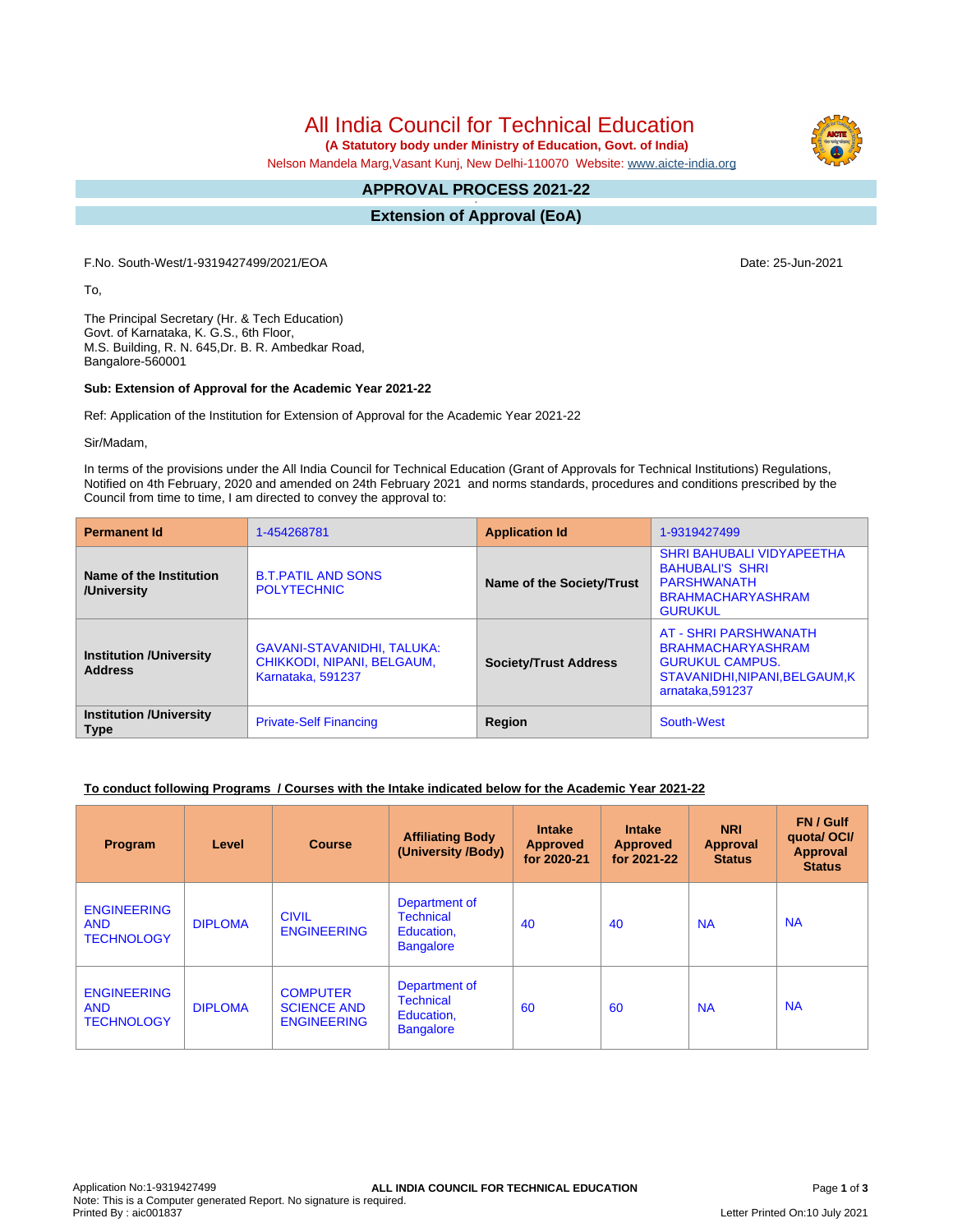| <b>ENGINEERING</b><br><b>AND</b><br><b>TECHNOLOGY</b> | <b>DIPLOMA</b> | <b>ELECTRICAL</b><br><b>AND</b><br><b>ELECTRONICS</b><br><b>ENGINEERING</b> | Department of<br><b>Technical</b><br>Education,<br><b>Bangalore</b> | 60 | 60 | <b>NA</b> | <b>NA</b> |
|-------------------------------------------------------|----------------|-----------------------------------------------------------------------------|---------------------------------------------------------------------|----|----|-----------|-----------|
| <b>ENGINEERING</b><br><b>AND</b><br><b>TECHNOLOGY</b> | <b>DIPLOMA</b> | <b>ELECTRONICS &amp;</b><br><b>COMMUNICATIO</b><br><b>N ENGG</b>            | Department of<br><b>Technical</b><br>Education,<br><b>Bangalore</b> | 60 | 60 | <b>NA</b> | <b>NA</b> |
| <b>ENGINEERING</b><br><b>AND</b><br><b>TECHNOLOGY</b> | <b>DIPLOMA</b> | <b>MECHANICAL</b><br><b>ENGINEERING</b>                                     | Department of<br><b>Technical</b><br>Education,<br><b>Bangalore</b> | 60 | 60 | <b>NA</b> | <b>NA</b> |

#### **It is mandatory to comply with all the essential requirements as given in APH 2021-22 (Appendix 6)**

## **Important Instructions**

- 1. The State Government/ UT/ Directorate of Technical Education/ Directorate of Medical Education shall ensure that 10% of reservation for Economically Weaker Section (EWS) as per the reservation policy for admission, operational from the Academic year 2019-20 is implemented without affecting the reservation percentages of SC/ ST/ OBC/ General. However, this would not be applicable in the case of Minority Institutions referred to the Clause (1) of Article 30 of Constitution of India. Such Institution shall be permitted to increase in annual permitted strength over a maximum period of two years.
- 2. The Institution offering courses earlier in the Regular Shift, First Shift, Second Shift/Part Time now amalgamated as total intake shall have to fulfil all facilities such as Infrastructure, Faculty and other requirements as per the norms specified in the Approval Process Handbook 2021-22 for the Total Approved Intake. Further, the Institutions Deemed to be Universities/ Institutions having Accreditation/ Autonomy status shall have to maintain the Faculty: Student ratio as specified in the Approval Process Handbook.
- 3. Strict compliance of Anti-Ragging Regulation, Establishment of Committee for SC/ ST, Establishment of Internal Complaint Committee (ICC), Establishment of Online Grievance Redressal Mechanism, Barrier Free Built Environment for disabled and elderly persons, Fire and Safety Certificate should be maintained as per the provisions made in Approval Process Handbook and AICTE Regulation notified from time to time.
- 4. In case of any differences in content in this Computer generated Extension of Approval Letter, the content/information as approved by the Executive Council / General Council as available on the record of AICTE shall be final and binding.

**Prof.Rajive Kumar Member Secretary, AICTE**

Copy \*\* to:

- **1. The Director of Technical Education\*\*, Karnataka**
- **2. The Principal / Director,** B.T.PATIL AND SONS POLYTECHNIC Gavani-Stavanidhi, Taluka: Chikkodi, Nipani,Belgaum, Karnataka,591237
- **3. The Secretary / Chairman,** AT - SHRI PARSHWANATH BRAHMACHARYASHRAM GURUKUL CAMPUS. STAVANIDHI